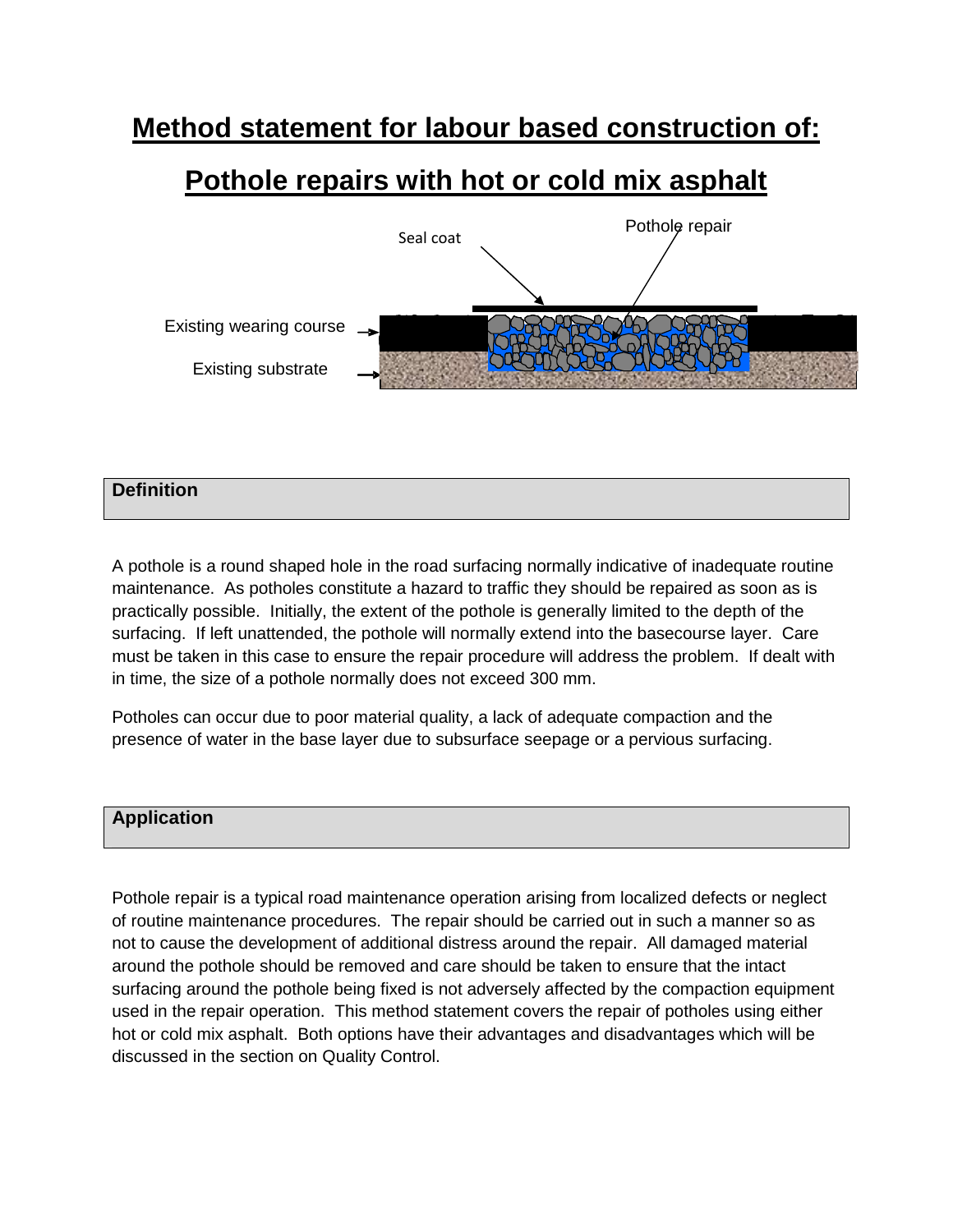#### **Material requirements**

**Asphalt**: - Hot or cold mix can be used. Usually a smaller maximum stone size (-9.5 mm) is used for ease of operation and compaction.

**Prime or Bitumen emulsion**: - Diluted anionic stablemix grade 60% bitumen emulsion is recommended as a tack for the pothole operation as is breaks faster and allows the work to be completed in one operation.

**Solvent/water:** - used to clean the equipment after use. Items used with an emulsion can be washed with water. Solvents will be required if a cutback bitumen prime is used.

**Sealant**: - A bitumen emulsion to cover the pothole once fixed to prevent moisture ingress at the edges and to seal off the top surface.

## **Plant and equipment requirements**

| Item               | Number of items |
|--------------------|-----------------|
| Tape measure       |                 |
| Crayons            | 1 box           |
| Straight edge      | 1               |
|                    |                 |
| Shovels            | $\overline{2}$  |
| <b>Broom</b>       | $\overline{2}$  |
| <b>Block brush</b> | 1               |
| Hand stamper       | 1               |
| Rake               | 1               |

#### **Labour requirements**

Below is the typical composition of a small maintenance team required to undertake pothole repairs. It is not possible to give an exact production rate given the nature of the work being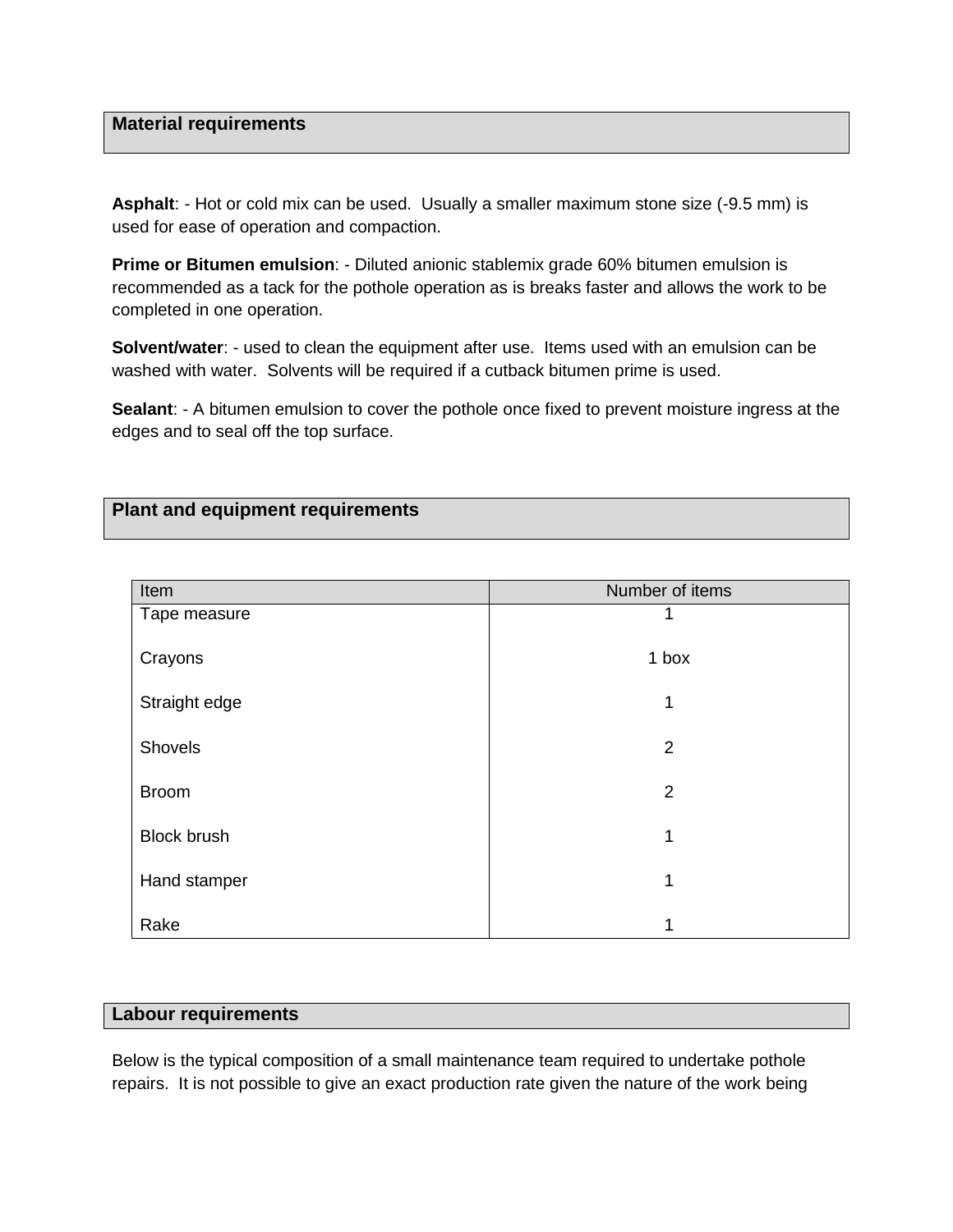undertaken as routine maintenance. It will depend on the pothole sizes, how far apart they are spaced, the area in which the potholes occur and the traffic volumes on the road.

| Activity       | Number of workers |
|----------------|-------------------|
| Supervisor     |                   |
| General labour |                   |

Additional labour will be required for traffic control. A minimum of 2 flag men will be required with signage to assist in this operation. Stop/go signage and large cones or delineators will be required to demarcate the working area and make it safe for the operation to be undertaken.

## **Construction**

## **Traffic control**

The road will need to be barricaded off in the correct manner to allow for the work to be undertaken in a safe manner, especially where the work is undertaken under traffic. The signage can be moved immediately to the next pothole location once the pothole has been repaired. This operation needs to be coordinated by the supervisor to ensure an efficient and safe operation.

#### **Site Preparation**

The area that will be removed around the pothole should be marked out using the straight edge and crayons. This marked out area should be in the shape of a square or rectangle with sides parallel to the road edge. Care should be taken to ensure that the area marked out covers the full extent of the damaged zone.

#### **Excavation and preparation**

Using a pick, the surfacing should be chipped out up to the edge of the crayon markings. This may require that some sound surfacing will have to be removed. All the loose material should be removed to a depth of at least 40 mm if only surface damage is being repaired.

The exposed areas should be broomed to remove all loose material and dust to ensure that a good bond of the backfilling material to the existing pavement layers.

Using the block brush the entire exposed surface should be painted with the tack coat material to provide a bond between the asphalt and the existing material both on the sides and the bottom of the opened area. The tack coat should not be applied in such a thick layer as to leave pools at the bottom of the area. A thin, uniformly applied layer will suffice.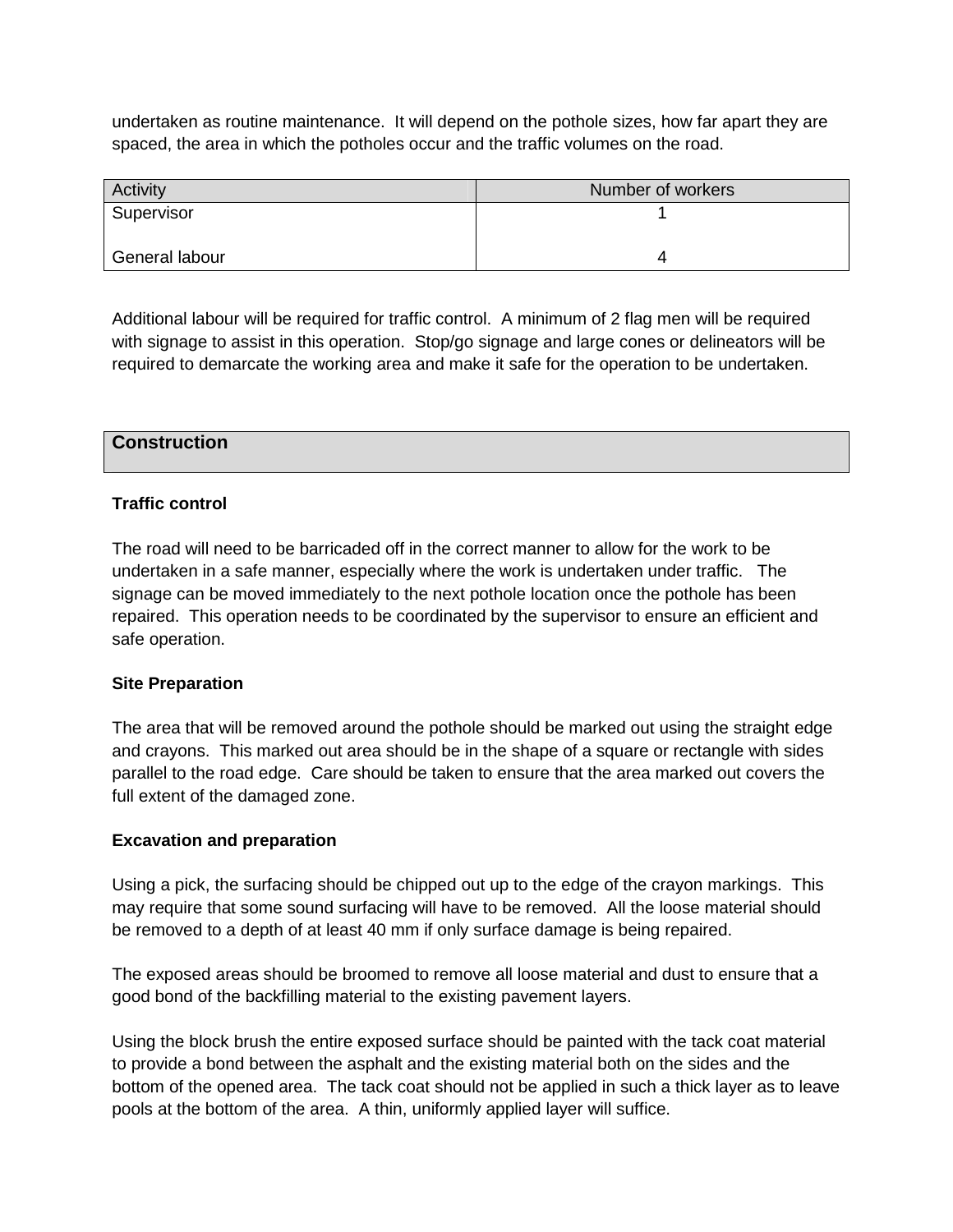## **Backfilling the hole**

Either hot or cold mix asphalt can be used to repair the hole. Although the basic principles apply to both, some differences will be highlighted below.

#### **Backfilling and compaction with hot mix asphalt**

The asphalt must be kept hot for the pothole repair to be effective. To retain the heat of the material for as long as is necessary the heaps should be large and covered with a tarpaulin. Quantities should be ordered as required to avoid a high proportion of wastage due to the asphalt cooling off excessively and having to be discarded..

The asphalt should be placed in the hole and raked level. Allowance should be made for compression of the material during compaction by leaving the asphalt about 10 mm proud of the existing road surface. The asphalt should be compacted with the hand tamper starting from the outer edge working towards the centre. The existing road edge should serve as a guide for attaining the correct level.

The surface of the compacted layer should be tightly knit with no visible holes or large voids.

A plate compactor can also be used should the size of the repair permit it. Although it may ease the compaction procedure it may also result in damage to the surrounding surfacing thus creating the potential for further damage.

The repair surface should be checked for level with the straight edge. A pothole repair having a finished level slightly proud of the adjacent road surface is preferable to one creating a hollow. The proud surface will allow for some additional compaction under traffic especially in the wheel paths of the vehicles.

All loose material should be swept from the surface. To ensure that the patch is waterproof, a sealant should be painted onto the surface to seal off all surface cavities as well as the joint between the existing surfacing and the patch. This will ensure that the repaired patch is waterproof and will not allow water to seep into it.

The hot mix asphalt filled patch can be opened to traffic immediately after the sealant has set. A sprinkling of fine dust of sand can be placed over the sealant to assist in the drying process and preventing the sealant from being spread by the vehicles tyres. This precaution will ensure that the repair has a neat and tidy appearance.

#### **Backfilling and compaction with cold mix asphalt**

Having opened the requisite number of bags for the repair being carried out, the material should be exposed to sunlight for some time to warm up and become sufficiently workable for it to be placed and compacted.